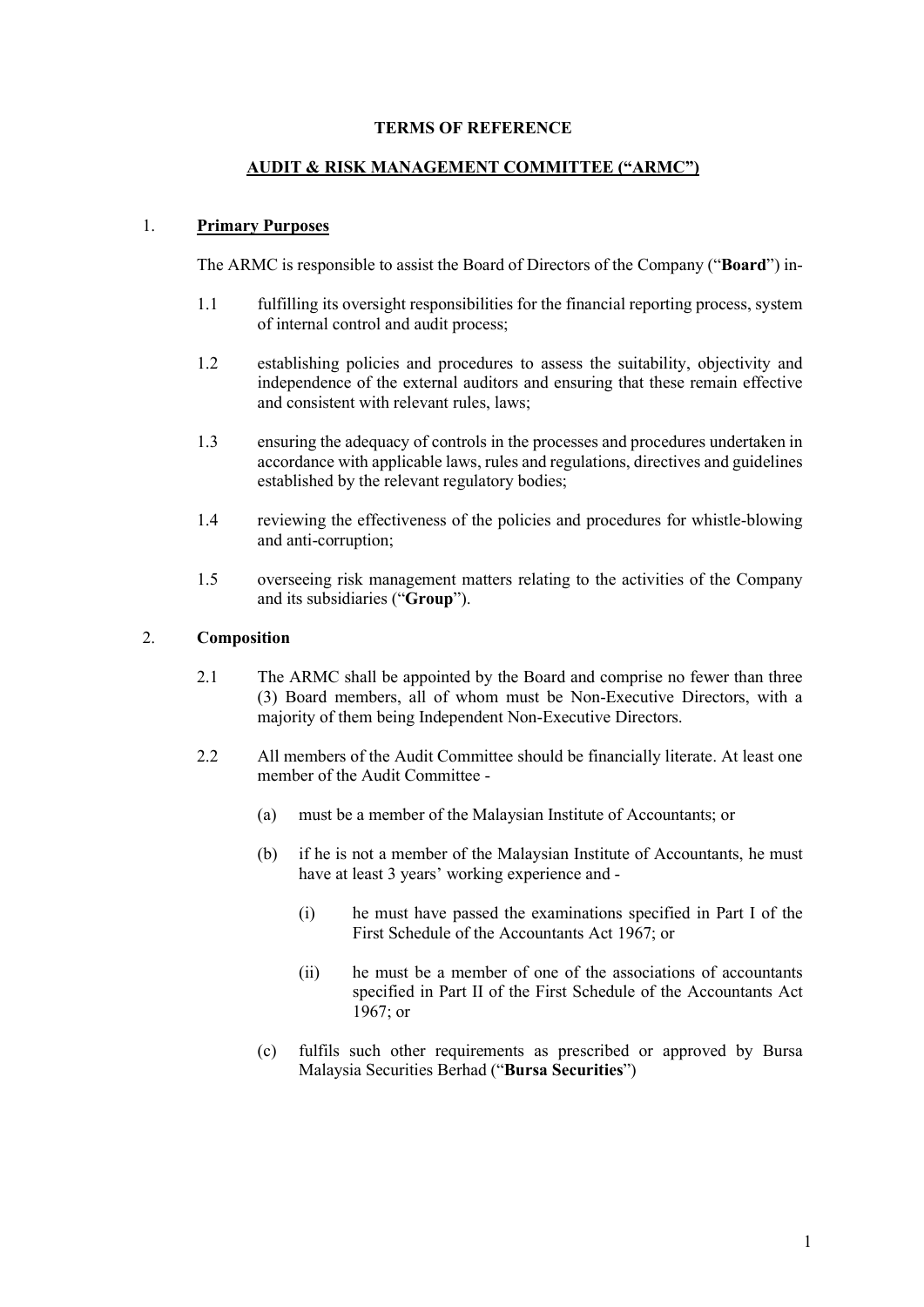- 2.3 No alternate Director shall be appointed as a member of the ARMC.
- 2.4 The members of the ARMC must elect a Chairman among themselves who is an Independent Director. The Chairman of the ARMC shall not be the Chairman of the Board.
- 2.5 In the event of any vacancy in the ARMC resulting in number of members being reduced to below the minimum number prescribed in the Listing Requirements and/or these terms, the Board shall fill the vacancy within three (3) months.

### 3. Authority

In carrying out its duties and responsibilities, the ARMC shall -

- 3.1 have authority to investigate any matter within its terms of reference;
- 3.2 have the resources which are required to perform its duties;
- 3.3 have full and unrestricted access to any information pertaining to the Company and the Group;
- 3.4 have authority to review and approve the appointment, renewal of appointment, replacement or removal of the Head of Internal Audit who reports directly to the ARMC;
- 3.5 have direct communication channels with the external auditors and internal auditors, and authority to engage with senior management in order to be kept informed of matters affecting the Company and the Group;
- 3.6 be able to obtain independent professional or other advice and to secure the attendance of outsiders with relevant experience and expertise if it considers this necessary;
- 3.7 be able to convene meetings with the person(s) carrying out the internal audit function or activity without the presence of other Directors and employees of the Company, whenever deemed necessary; and
- 3.8 meet with the external auditors at least twice a year without the presence of the other Directors and employees of the Company.

### 4. Functions, Duties and Responsibilities

The ARMC shall, amongst others, discharge the following functions:

### 4.1 Financial Reporting

 Review the quarterly financial results and year-end financial statements before the approval by the Board, focusing particularly on  $-$ 

- changes in or implementation of major accounting policies changes;
- significant matters highlighted including financial reporting issues, significant judgments made by management, significant and unusual events or transactions, and how these matters are addressed;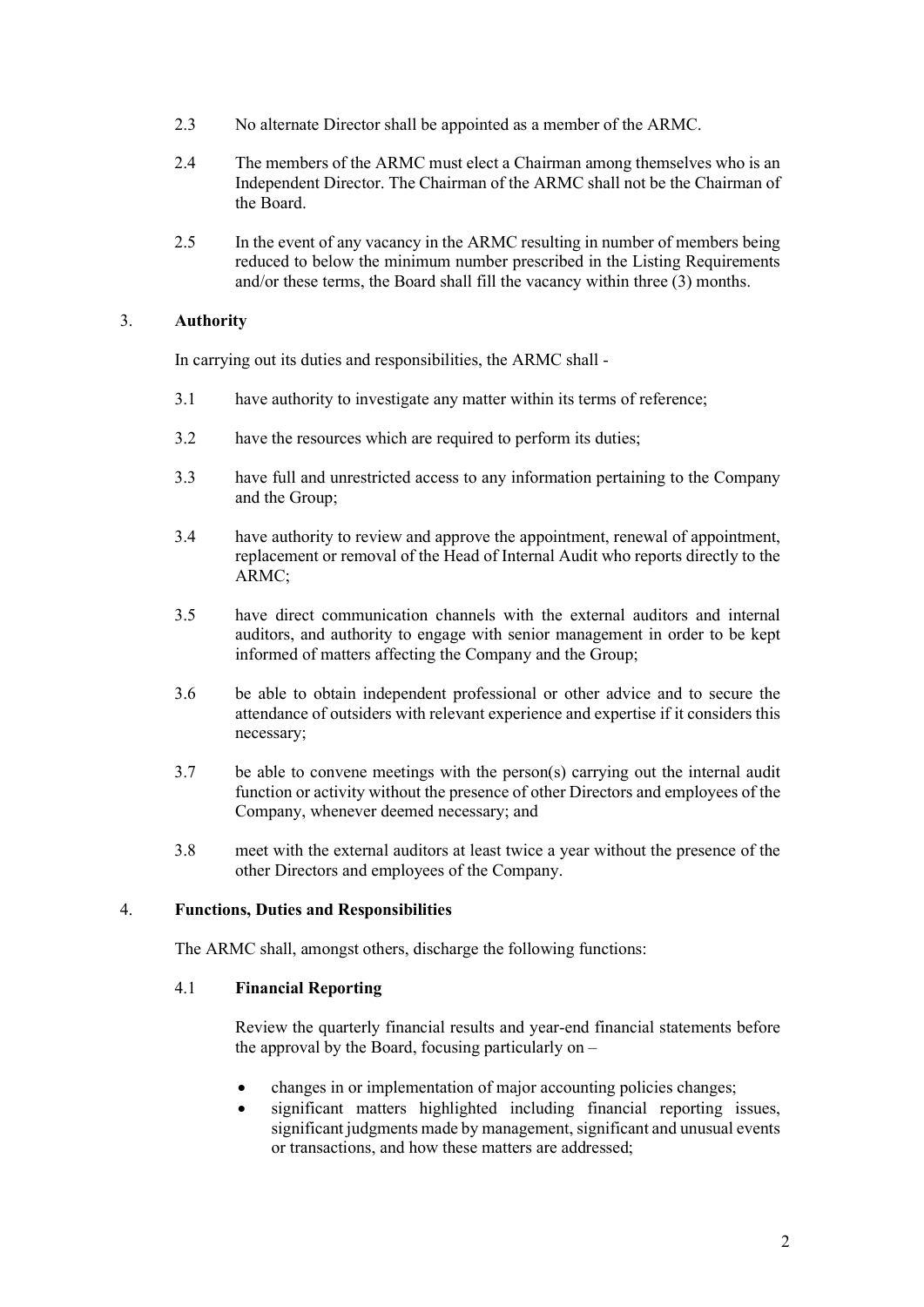- the accuracy and adequacy of the disclosure of information essential to a fair and full presentation of the financial affairs of the Company and the Group;
- compliance with applicable approved accounting standards, other regulatory and legal requirements; and
- the appropriateness of the going concern assumption.

# 4.2 External Audit

- (a) Review the audit plan, scope of audit and audit report with the external auditors;
- (b) Review with the external auditors their evaluation of the system of internal controls during the course of their audit, including any significant suggestions for improvements and management's response;
- (c) Review the assistance given by the employees of the Company to the external auditors;
- (d) Recommend the nomination of a person or persons as external auditors and the audit fee;
- (e) Review any letter of resignation from the external auditors of the Company;
- (f) Review whether there is reason (supported by grounds) to believe that the Company's external auditors are not suitable for re-appointment;
- (g) Review any significant audit findings, reservations, difficulties encountered or material weaknesses reported by the external auditors

### 4.3 Internal Audit

- (a) Review the adequacy of the scope, competency and resources of the internal audit function and that it has the necessary authority and resources to carry out its work;
- (b) Review the internal audit plan, processes, the results of the internal audit assessments, investigation undertaken and whether or not appropriate action is taken on the recommendations;
- (c) Review any significant audit findings, reservations, difficulties encountered or material weaknesses reported by the internal auditors.

### 4.4 Related Party Transactions

 Review any related party transaction and conflict of interest situation that may arise within the Company/Group and any related parties outside the Company/Group including any transaction, procedure or course of conduct that raises questions of management integrity.

### 4.5 Share Issuance Scheme (as defined in the Listing Requirements)

 Verify the allocation of options pursuant a Shares Issuance Scheme for employees of the Group at the end of each financial year as being in compliance with the criteria for allocation of options disclosed to the employees.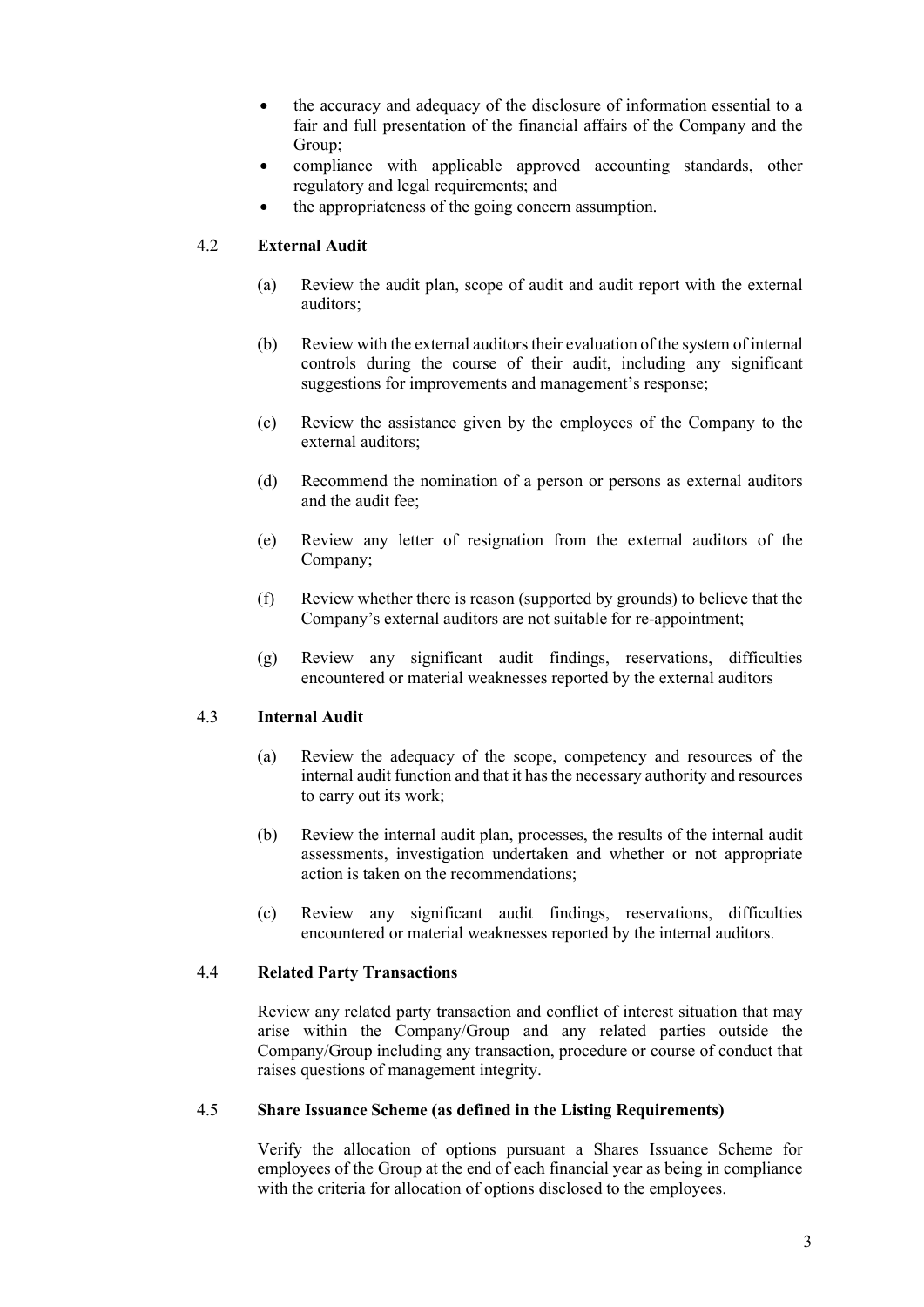### 4.6 Risk Management matters

- (a) Review the adequacy and integrity of the risk management framework in place for identifying, managing and monitoring significant risks across the Group and ensure that the execution of that process is continuously improved as the business environment changes;
- (b) Assess any changes since the last assessment in the nature and extent of significant risks, and the ability of the Company and the Group to respond to changes in its business and the external environment. In this regard, the ARMC may engage the Executive Directors/senior management in ongoing risk appetite dialogue as conditions and circumstances change and new opportunities arise;
- (c) Review and keep updated of any new or emerging trends of risks/threats, including cyber security, corruption, business continuity, enterprise sustainability and climate-related risks, so as to ensure that management continues to promote risk awareness at all levels within the Group;
- (d) Seek regular assurance on the continuity and effectiveness of the risk management processes and internal control systems implemented to counter threats and/or mitigate risks through appraisals by internal audit and/or other assurance providers.

# 4.6 Other Matters

- (a) Carry out any other function that may be mutually agreed upon by the ARMC and the Board which would be beneficial to the Company/Group and ensure the effective discharge of the ARMC's duties and responsibilities;
- (b) Submit to the Board its recommendation on matters within its purview for the Board's decision. When the ARMC is of the view that a matter reported by it to the Board has not been satisfactorily resolved resulting in a breach of the Listing Requirements, the ARMC must promptly report such matter to Bursa Securities.

# 5. Meetings

- 5.1 To form a quorum in respect of a meeting of the ARMC, the majority of members present must be Independent Directors. The meeting of the ARMC shall be governed by the provisions of the Company's Constitution relating to Board meetings unless otherwise provided for in these terms of reference.
- 5.2 The ARMC shall meet at least five (5) times a year or more frequently as it deems necessary to fulfil its responsibilities. All meetings to review the quarterly financial results and year-end financial statements, shall be held prior to such financial results/statements being presented to the Board for approval.
- 5.3 Upon the request of any member of the ARMC, the external auditors or the internal auditors, the Chairman of the ARMC shall convene a meeting of the ARMC to consider any matter which should be brought to the attention of the Directors or shareholders.